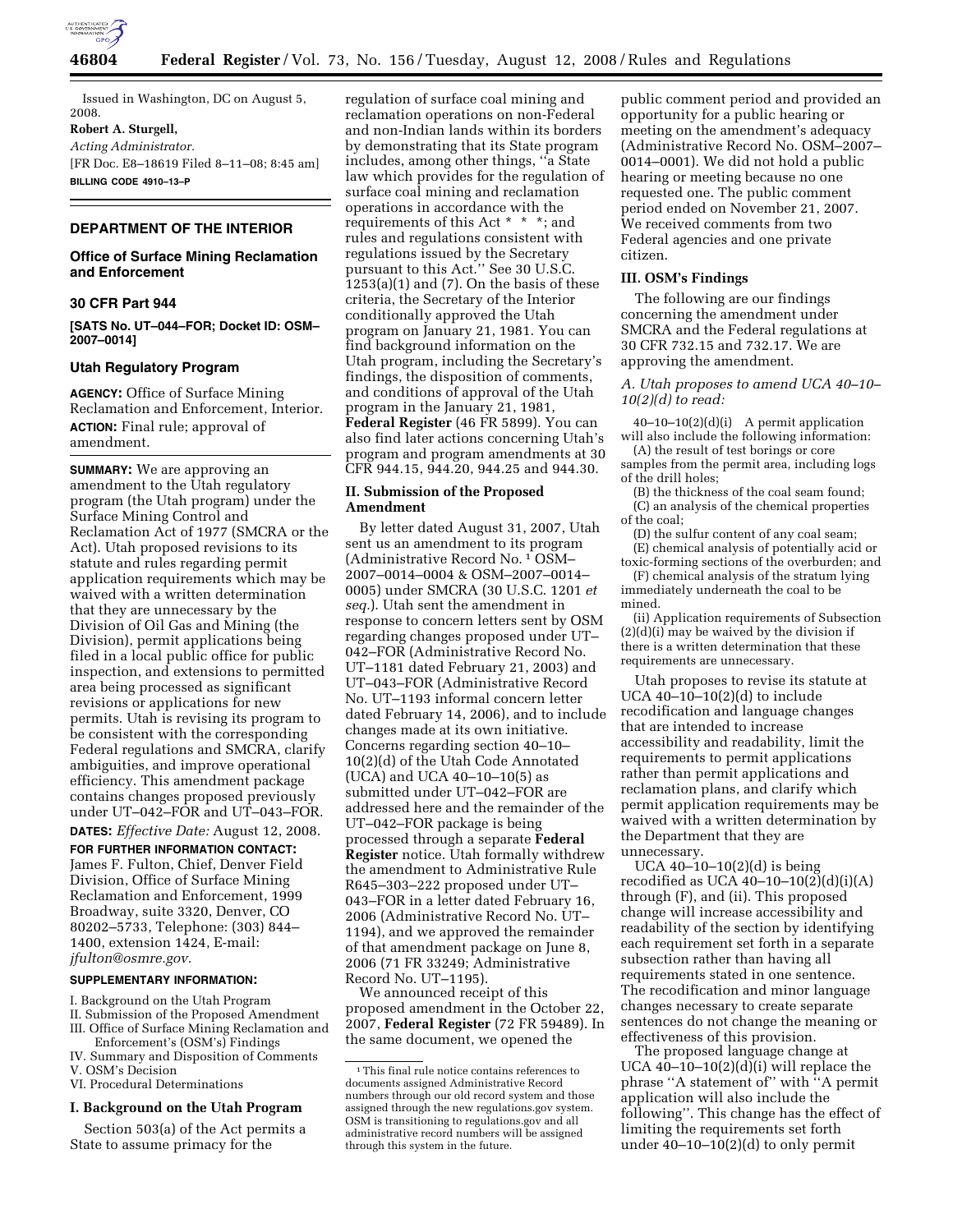applications. The remainder of UCA 40– 10–10(2) applies to both permit applications and reclamation plans. Reclamation plans must always be submitted as part of permit applications under State and Federal law. Utah's reclamation plan requirements are included in but not limited to UCA 40– 10–10 and Administrative Rules R645– 301–240, R645–301–340, R645–301– 540, and R645–301–550.

The Federal counterpart language at SMCRA section 507(b)(15) contains the same requirements for permit applications only. Specific reclamation plan requirements are set forth under SMCRA section 508 and 30 CFR parts 780 and 784.

Utah Administrative Rule R645–300– 133.710 requires the applicant to demonstrate that reclamation as required by the Program can be accomplished according to information given in the permit application. Informational requirements set forth under UCA 40–10–10(2)(d) will be considered in the reclamation plan by inclusion in the permit application.

Both Federal and State laws require the operator to demonstrate to the satisfaction of the regulatory authority that reclamation can be accomplished in the area proposed for mining. With the proposed change, UCA 40–10–10(2)(d) is substantively identical to its Federal counterpart, SMCRA section 507(b)(15). We find this change to be no less stringent than SMCRA.

The addition of the reference to  $''(2)(d)(i)''$  in subsection  $(2)(d)(ii)$  has the effect of limiting the requirements which may be waived by Utah with a written determination that they are unnecessary. With the proposed addition, both State and corresponding Federal provisions at SMCRA section 507(b)(15) call for but allow the regulatory authority to waive the requirements for reports on test borings or core samplings from the permit area including logs of the drill holes; thickness of the coal seam found; an analysis of the chemical properties of the coal; the sulfur content of any coal seam; chemical analysis of potential acid or toxic forming sections of the overburden; and chemical analysis of the stratum lying immediately underneath the coal to be mined.

In amendment UT–042–FOR, Utah proposed a provision under which it could waive the information required in paragraph (2) rather than restricting this waiver to (2)(d)(i). This interpretation would allow Utah to waive the required information pertaining to ownership, maps and plans, hydrology and probable hydrologic consequences, as well as the test borings, core samples,

and the physical and chemical characteristics of the coal, overburden, and the stratum underlying the coal. This interpretation is inconsistent with Federal requirements under SMCRA and was raised as a concern in a letter from OSM to Utah on February 21, 2003 (Administrative Record No. UT–1180). This addition in UT–044–FOR clarifies the ambiguity and specifically defines which informational requirements may be waived with a written finding by Utah that they are unnecessary. It is also consistent with counterpart section 507(b)(15) of SMCRA.

The final change to this provision replaces the phrase ''with respect to the specific application by'' with ''if there is'' (a written determination \* \* \*). This change is intended to increase the readability of the provision by writing in plain language without altering the provision's meaning. Moreover, we interpret this provision to mean that written determinations to waive application requirements will be made on a case-by-case basis. This interpretation was confirmed with Utah on December 3, 2007 (Administrative record No. OSM–2007–0014–0010). We approve the change with this understanding.

For the reasons discussed above, we find that Utah's proposed revisions to UCA 40–10–10(2)(d) are in accordance with and no less stringent than SMCRA.

## *B. Utah proposes to amend UCA 40–10– 10(5) to read:*

40–10–10(5) An applicant for a surface coal mining and reclamation permit shall file a copy of the application for public inspection with the county clerk of the county, or an appropriate public office approved by the division where the mining is proposed to occur, except for information pertaining to the coal seam itself.

Utah previously proposed changes to its statute at UCA 40–10–10(5) (October 22, 2002 Administrative Record No. UT–1171; processed under SATS No. UT–042–FOR) including deletion of the term ''for public inspection'' from the provision. This raised a concern in that the proposed deletion would remove the provision's purpose of making permit applications available for public inspection near the area where mining is proposed to occur. A concern letter was sent by OSM to Utah February 21, 2003 (Administrative Record No. UT– 1180) and we never formally approved the proposed changes.

The current amendment to UCA 40– 10–10(5) resubmits the other minor editorial changes to the statute while retaining the phrase ''for public inspection''. The provision's Federal counterpart at SMCRA section 507(e)

contains the same language. Additional proposed changes are minor editorial revisions that are intended to improve readability and do not alter the provision's meaning or effectiveness. For these reasons, we find the provision to be no less stringent than SMCRA and we approve Utah's proposed changes.

## *C. Utah proposes to amend UCA 40–10– 12(1)(c) to read:*

UCA 40–10–12(1)(e) Any extensions to the area covered by the permit, except incidental boundary revisions, must be made by: (i) An application for a significant revision

of the permit; or

(ii) An application for another permit.

Utah proposes to change the way extensions to area covered by a permit are made from exclusively requiring an application for another permit to either requiring an application for a significant permit revision or an application for another permit. By changing this statute, Utah has addressed our concerns raised in the February 14, 2006 concern letter (Administrative Record No. UT–1193). With this statute change, Utah is now able to amend the implementing Administrative Rule R645–303–222 originally proposed on November 28, 2005 (SATS No UT–043–FOR; Administrative Record No. UT–1181) and formally withdrawn February 16, 2006 (Administrative Record No. UT– 1194). This rule change has been resubmitted and is discussed below in Finding III(D).

Section 511 of SMCRA requires that extensions to an area covered under a permit be made through applications for new permits. Significant permit revisions and new permit applications have the same information and public notice requirements. The fundamental difference between significant permit revisions and applications for new permits is the amount of time Utah has to process the application. Significant permit revisions are processed in 120 days as opposed to applications for new permits which are processed in 360 days. Because the information and public notice requirements for significant permit revisions are the same as for new permits, we find this rule change to be no less stringent than SMCRA. We approve this change.

## *D. Utah proposes to amend Administrative Rule R645–303–222 to read:*

R645–303–222. The operator will obtain approval of a permit change by making application in accordance with 645–303–220 for changes in the method of conduct of mining or reclamation operations or in the conditions authorized or required under the approved permit; provided, however, that any extensions to the approved permit area,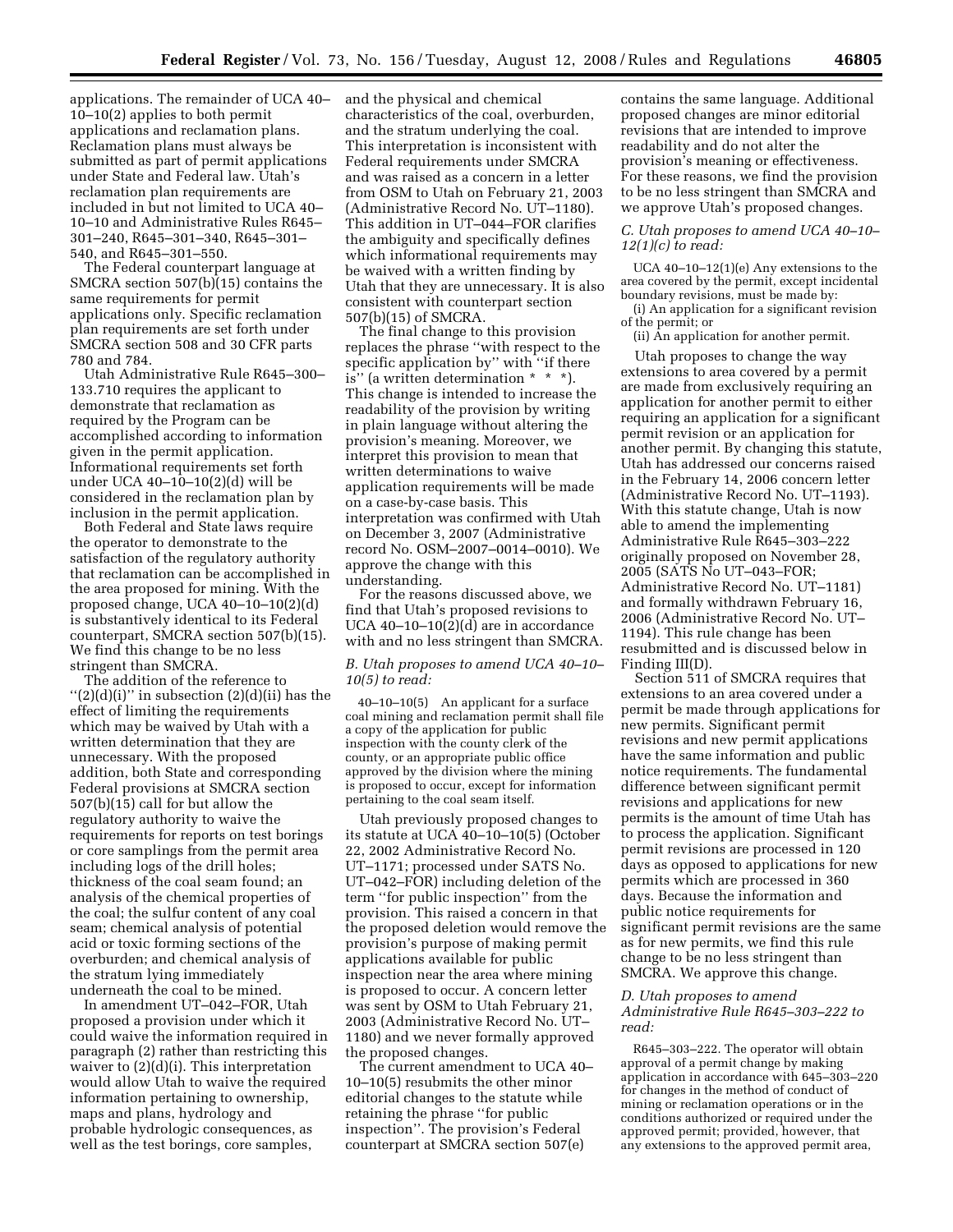except for Incidental Boundary Changes, must be processed and approved using the procedural requirements of R645–303–226.

Proposed Utah Administrative Rule R645–303–222 would allow Utah to process and approve permit area extensions (except incidental boundary changes, or IBCs) using procedures for significant permit revisions at R645– 303–226 instead of new permit procedures. The proposed rule implements changes to UCA § 40–10– 12(1)(c), which require ''[a]ny extensions to the area covered by the permit, except incidental boundary revisions must be made by: (i) an application for a significant revision of the permit; or (ii) an application for another permit.''

The proposed rule appears, on its face, to be less effective than the counterpart Federal regulation at 30 CFR 774.13(d) which requires extensions to the area covered by the permit, except incidental boundary revisions, to be made by an application for a new permit. However, a review of Utah's referenced rules shows otherwise. SMCRA and the Federal regulations require such permit extensions to be processed as new permit applications. Referenced Utah Administrative Rule R645–303–226 requires Utah to review and process significant permit revisions, and as proposed, permit extensions, in accordance with the requirements of Utah Administrative Rules R645–300– 100 and R645–300–200 and the information requirements of R645–301 and R645–302. The requirements of those rules also apply to new permits.

By imposing the requirements of R645–300–100, R645–300–200, R645– 301, and R645–302 on significant permit revisions, the proposed rule would subject extensions to the permit area, when processed and reviewed as significant permit revisions, to the same requirements as new permits except for a shorter review period. This is true notwithstanding the obvious difference between the plain wording of the proposed rule and the provisions of SMCRA and the Federal regulations. This proposed change is not inconsistent with the counterpart Federal regulation and is in accordance with SMCRA.

The proposed rule would require Utah to process applications for permit area extensions (except IBC's) within 120 days of receipt of a complete application (same as for significant permit revisions). That would reduce Utah's review and processing time for such permit area extensions by 67 percent compared to the existing 1-year period it has under the current rules to

process them as new permit applications. Utah's existing rule at R645–300–131.111.1 requires it to process significant permit revisions within 120 days, and such revisions must meet the same requirements as new permit applications as noted above. The State may choose to impose on itself the same 120-day deadline for permit area extensions. This aspect of the change does not make the proposed rule less effective than or inconsistent with the Federal regulation or less stringent than or not in accordance with SMCRA. For the reasons discussed above, we approve these changes.

## **IV. Summary and Disposition of Comments**

#### *Public Comments*

We asked for public comments on this amendment (Administrative Record No. OSM–2007–0014–0001). Three nonsubstantive comments were received; two from Federal agencies and one from a private citizen.

#### *Federal Agency Comments*

Under 30 CFR 732.17(h)(11)(i) and section 503(b) of SMCRA, we requested comments on the amendment from various Federal agencies with an actual or potential interest in the Utah program (Administrative Record No. OSM–2007– 0014–0008).

On September 21, 2007 we received a letter from the Natural Resource Conservation Service dated September 17, 2007 (Administrative Record No. OSM–2007–0014–0002) declining to comment on this amendment.

On October 26, 2007 a representative from EPA Region 8 contacted OSM via telephone and stated that the EPA has no substantive comments on this amendment (Administrative Record No. OSM–2007–0014–0009).

### *Private Citizen Comment*

On October 23, 2007 we received a citizen comment stating that the amendment is ''interesting'' (Administrative Record No. OSM–2007– 0014–0003). While we agree, we consider this to be a nonsubstantive comment that does not require further response.

#### **V. OSM's Decision**

Based on the above findings, we approve Utah's August 31, 2007 amendment.

To implement this decision, we are amending the Federal regulations at 30 CFR part 944, which codify decisions concerning the Utah program. We find that good cause exists under 5 U.S.C. 553(d)(3) to make this final rule effective immediately. Section 503(a) of

SMCRA requires that the State's program demonstrates that the State has the capability of carrying out the provisions of the Act and meeting its purposes. Making this regulation effective immediately will expedite that process. SMCRA requires consistency of State and Federal standards.

## *Effect of OSM's Decision*

Section 503 of SMCRA provides that a State may not exercise jurisdiction under SMCRA unless the State program is approved by the Secretary. Similarly, 30 CFR 732.17(a) requires that any change of an approved State program be submitted to OSM for review as a program amendment. Federal regulations at 30 CFR 732.17(g) prohibit any changes to approved State programs that are not approved by OSM. In the oversight of the Utah program, we will recognize only the statutes, regulations and other materials we have approved, together with any consistent implementing policies, directives and other materials. We will require Utah to enforce only those approved provisions.

### **VI. Procedural Determinations**

## *Executive Order 12630—Takings*

This rule does not have takings implications. This determination is based on the analysis performed for the counterpart Federal regulation.

# *Executive Order 12866—Regulatory Planning and Review*

This rule is exempted from review by the Office of Management and Budget (OMB) under Executive Order 12866 (Regulatory Planning and Review).

# *Executive Order 12988—Civil Justice Reform*

The Department of the Interior has conducted the reviews required by section 3 of Executive Order 12988 and has determined that this rule meets the applicable standards of subsections (a) and (b) of that section. However, these standards are not applicable to the actual language of State regulatory programs and program amendments because each program is drafted and promulgated by a specific State, not by OSM. Under sections 503 and 505 of SMCRA (30 U.S.C. 1253 and 1255) and the Federal regulations at 30 CFR 730.11, 732.15, and 732.17(h)(10), decisions on proposed State regulatory programs and program amendments submitted by the States must be based solely on a determination of whether the submittal is consistent with SMCRA and its implementing Federal regulations and whether the other requirements of 30 CFR parts 730, 731, and 732 have been met.